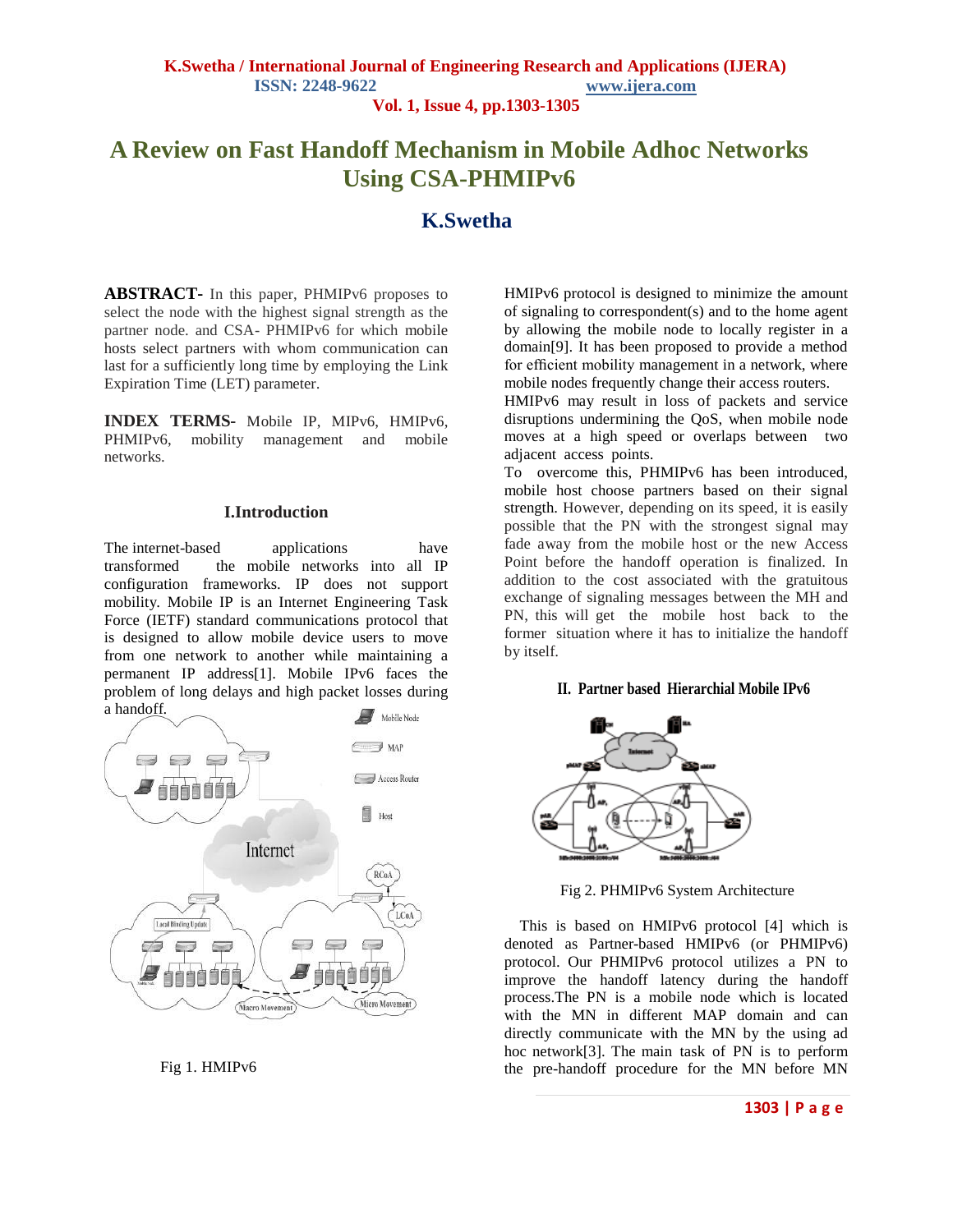## **K.Swetha / International Journal of Engineering Research and Applications (IJERA) ISSN: 2248-9622 www.ijera.com**

**Vol. 1, Issue 4, pp.1303-1305**

reach to a new MAP domain. The other functions of the PN are the same as the MN.

The PHMIPv6 protocol divides the network into two IPv6 subnet domains. MH sends the data packets from the AP and previous AR to the CN through the previous MAP. That is, CN sends data packets to the RCoA of MH, and MAP then forward the packets to the LCoA of MH. While MH moves into a new MAP domain, MH performs the registration procedure to its nMAP. The macromobility is occurred if MH switches from a pMAP to a nMAP domain. Then, MH must acquires a new unique CoA to register the CoA to new access router and nMAP. Observe that, in our PHMIPv6 protocol, MH performs the registration procedure with the assistance of PN if PN is existed during the macro-mobility.

Since the original PHMIPv6 selects unknown PNs for performing handoff operations, it is vulnerable to the following security threats. Adequate security measures should be incorporated in the enhanced version of PHMIPv6 so that these security risks are carefully addressed and dealt with[7].

**Malicious PN:** First, a MH provides its corresponding PN with its security key for Authentication, Authorization, and Accounting (AAA) purposes in the original PHMIPv6 scheme. This security key can be reused at a later time by a malicious PN, to bind with the access point posing itself as the MH. This may be of particular benefit to the PN in case that this security key provides the PN with a higher service level than what it is originally entitled for. We take this security flaw into account in our enhancements to the PHMIPv6 scheme by allotting two different security keys to the PN and the MH for pre-handoff request and authentication with the wireless network operator/service provider, respectively.

**Malicious MH:** The second security risk is pertaining to a malicious MH, which aims at flooding the access point/router with multiple pre-handoff requests and eventually causes a Denial of Service (DoS)[5]. To this end, the malicious MH may send pre-handoff requests to a large number of PNs concurrently. In our envisioned enhancement to the original PHMIPv6 scheme, this threat can be addressed by permitting only one pre-handoff request for every MH, which can be easily identified by its unique security key.

#### **A. Connection Stability Aware PHMIPv6**

PHMIPv6 selects the node with the highest signal strength as the partner node. and CSA- PHMIPv6 for

which mobile hosts select partners with whom communication can last for a sufficiently long time by employing the Link Expiration Time (LET) parameter.

To address this issue, we propose the use of Link Expiration Time (LET) [6] as a parameter in the selection of the best possible PN, which will be able to communicate with the new AP for a sufficiently long time.

 Although the use of GPS should become commonplace in mobile nodes, we introduce a scheme to estimate the LET without the need of GPS. We use the Doppler shift subjected to packets to calculate the relative velocity of nodes. The distance between nodes is calculated using the scheme used in [10], which uses the power of signals to calculate the distance between the nodes by using the simplified free space propagation model given in [2]. For the mobility model it is assumed that mobile nodes are pseudo-linear, and highly mobile in nature. A good example of this kind of system is an aeronautical ad hoc network [8].

## **III. CONCLUSION**

In this paper, the proposed approach takes into account the nodes' dynamicity in terms of the Link Expiration Time used to carry out the cooperative handoff by maintaining stability of the connections between a MH, its respective PN, and other involved entities. In addition, incorporate security features to circumvent malicious threats against the mobile hosts and/or the partner nodes. Efficient adoption of cooperative diversity based communications through the proposed approach may indeed prove quite useful to roaming nodes in ad hoc wireless networks.

## **REFERENCES**

[1] T. S. Rappaport, Wireless Communications: Principles and Practice, Prentice Hall, 1996.

[2] H. Soliman, C. Catelluccia, K. El Malki, and L. Bellier, *"*Hierarchical mobile IPv6 mobility management (HMIPv6)*",* Network Working Group, RFC 4140, Aug. 2005.

[3] Y. S. Chen, W. H. Hsiao, and K. L. Chiu, *"*Cross-Layer Partner-Based Fast Handoff Mechanism for IEEE 802.11 Wireless Networks*",* in Proc. IEEE VTC, Baltimore, USA, Sep. 2007.